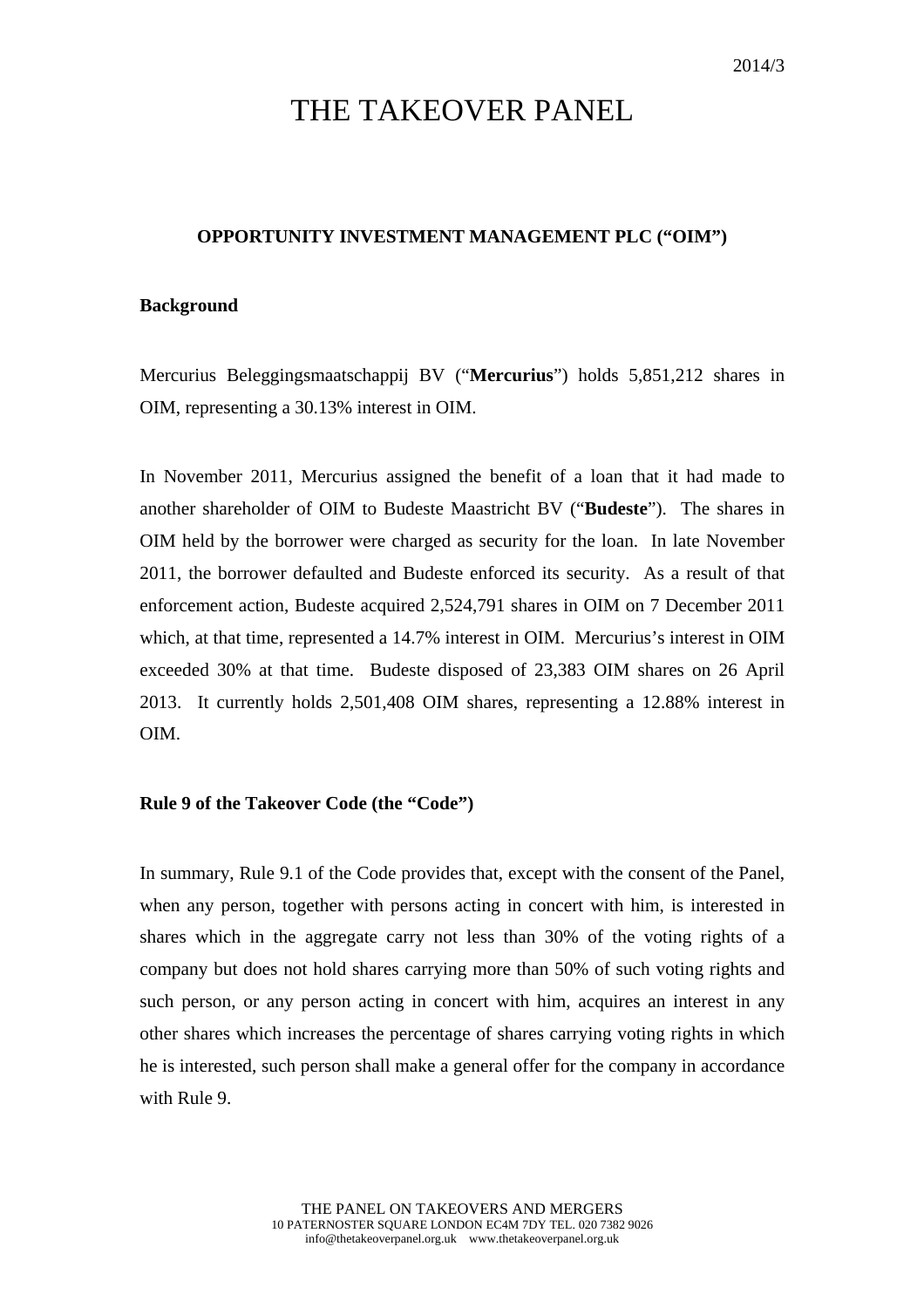However, Note 2 of the Notes on Dispensations from Rule 9 provides, in summary, that where shares are charged as security for a loan and, as a result of enforcement, the lender would otherwise incur an obligation to make a general offer under Rule 9.1, the Panel will not normally require an offer if sufficient interests in shares are disposed of within a limited period to persons unconnected with the lender, so that the percentage of shares carrying voting rights in which the lender, together with any persons acting in concert with it, is interested is reduced to the percentage held by those persons prior to the triggering acquisition being made. In giving its consent, the Panel will require that, in accordance with Rule 9.7, until such time as the interests in shares are disposed of, appropriate restrictions are imposed on the exercise of voting rights attaching to the shares in which the lender or persons acting in concert with the lender are interested.

## **Concert party ruling, voting restrictions and disposal of interests**

At the request of OIM, the Panel Executive has examined whether Mercurius should be regarded as acting in concert with Budeste. Having concluded its review of the relationship between Mercurius and Budeste, the circumstances of the assignment of the loan by Mercurius to Budeste, and the subsequent acquisition by Budeste of the shares in OIM in December 2011 (the "**Transactions**"), the Panel Executive has ruled that Mercurius should be regarded as acting in concert with Budeste, and that these parties should have been regarded as persons acting in concert both at the time of the Transactions and subsequently.

The Panel Executive is not requiring Mercurius or Budeste to make a general offer for OIM under Rule 9.1. However, in line with Note 2 of the Notes on Dispensations from Rule 9, the Panel Executive has ruled that the aggregate percentage of shares in OIM carrying voting rights in which Mercurius and Budeste, and any persons acting in concert with either of them, are interested must be reduced to 30.13% by way of the disposal of shares in OIM. In addition, pending this disposal, and in accordance with Rule 9.7, the Panel Executive has ruled that the aggregate number of votes that may be exercised at any general meeting of OIM by Mercurius and Budeste, and any